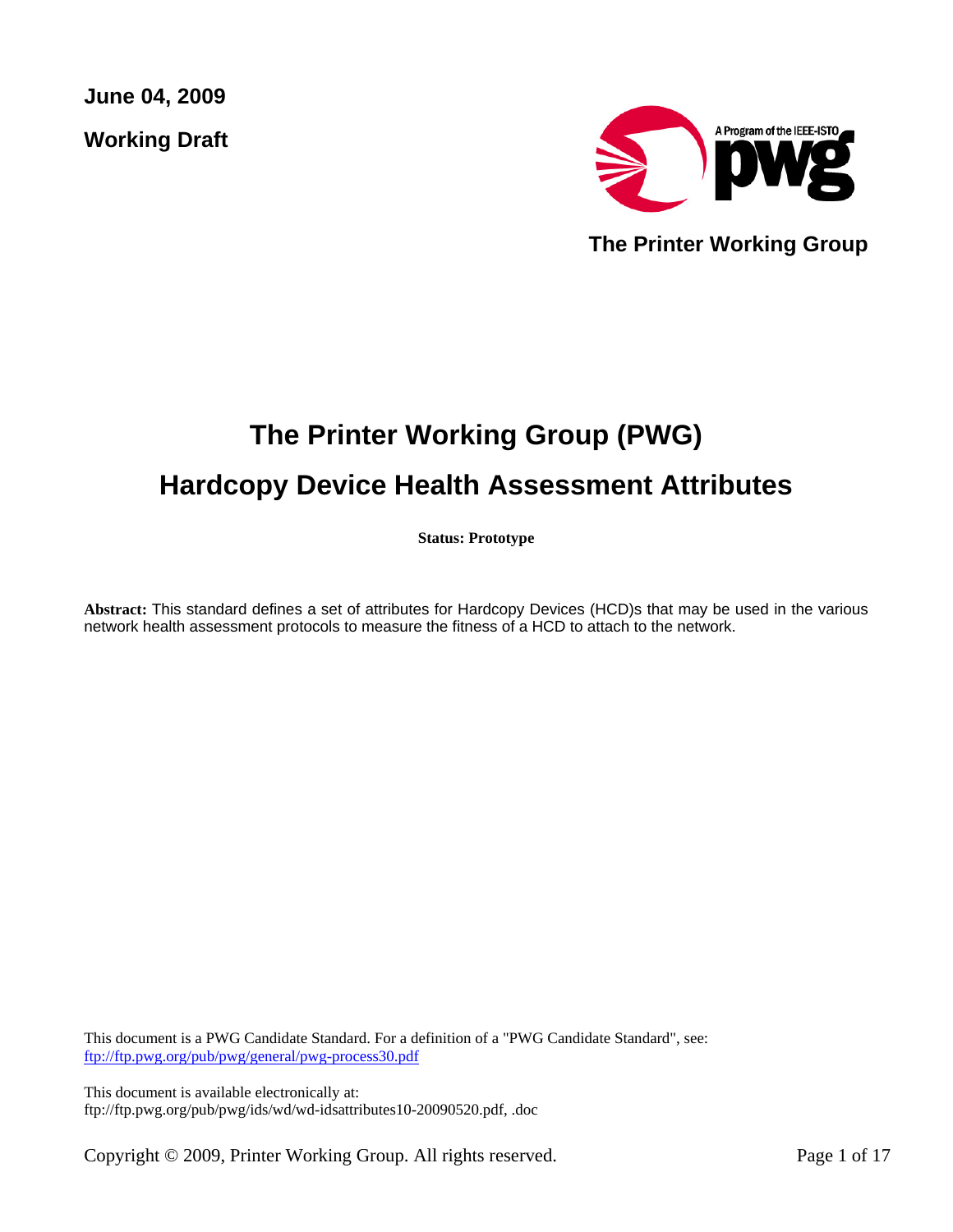Copyright © 2009, The Printer Working Group. All rights reserved.

This document may be copied and furnished to others, and derivative works that comment on, or otherwise explain it or assist in its implementation may be prepared, copied, published and distributed, in whole or in part, without restriction of any kind, provided that the above copyright notice, this paragraph and the title of the Document as referenced below are included on all such copies and derivative works. However, this document itself may not be modified in any way, such as by removing the copyright notice or references to the Printer Working Group, a program of the IEEE-ISTO.

### Title: *Hardcopy Device Health Assessment Attributes*

The IEEE-ISTO and the Printer Working Group DISCLAIM ANY AND ALL WARRANTIES, WHETHER EXPRESS OR IMPLIED INCLUDING (WITHOUT LIMITATION) ANY IMPLIED WARRANTIES OF MERCHANTABILITY OR FITNESS FOR A PARTICULAR PURPOSE.

The Printer Working Group, a program of the IEEE-ISTO, reserves the right to make changes to the document without further notice. The document may be updated, replaced, or made obsolete by other documents at any time.

The IEEE-ISTO and the Printer Working Group, a program of the IEEE-ISTO take no position regarding the validity or scope of any intellectual property or other rights that might be claimed to pertain to the implementation or use of the technology described in this document or the extent to which any license under such rights might or might not be available; neither does it represent that it has made any effort to identify any such rights.

The IEEE-ISTO and the Printer Working Group, a program of the IEEE-ISTO invite any interested party to bring to its attention any copyrights, patents, or patent applications, or other proprietary rights, which may cover technology that may be required to implement the contents of this document. The IEEE-ISTO and its programs shall not be responsible for identifying patents for which a license may be required by a document and/or IEEE-ISTO Industry Group Standard or for conducting inquiries into the legal validity or scope of those patents that are brought to its attention. Inquiries may be submitted to the IEEE-ISTO by e-mail at:

#### info@ieee-isto.org

The Printer Working Group acknowledges that the IEEE-ISTO (acting itself or through its designees) is, and shall at all times, be the sole entity that may authorize the use of certification marks, trademarks, or other special designations to indicate compliance with these materials.

Use of this document is wholly voluntary. The existence of this document does not imply that there are no other ways to produce, test, measure, purchase, market, or provide other goods and services related to its scope.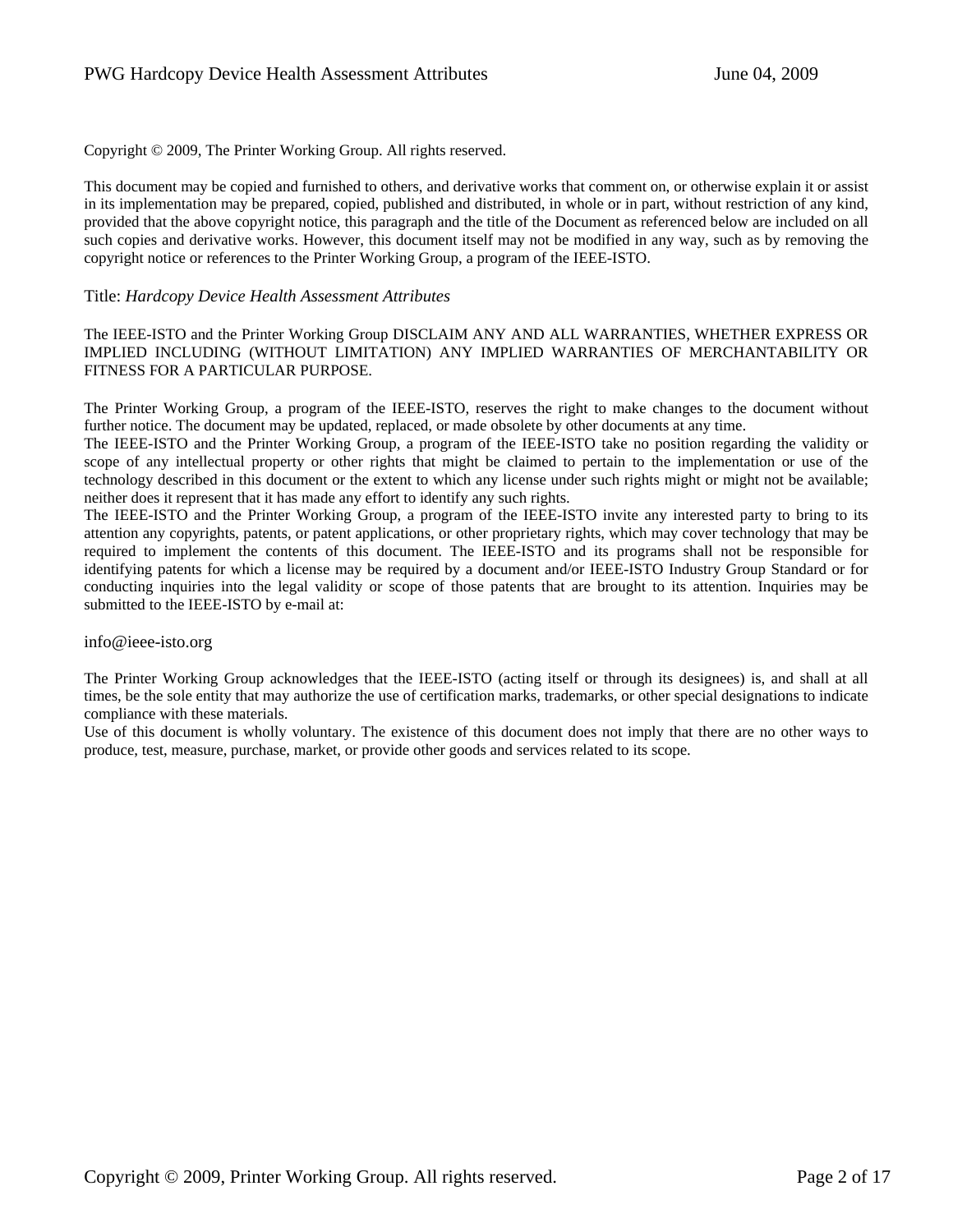### PWG Hardcopy Device Health Assessment AttributesJune 04, 2009

#### About the IEEE-ISTO

The IEEE-ISTO is a not-for-profit corporation offering industry groups an innovative and flexible operational forum and support services. The IEEE-ISTO provides a forum not only to develop standards, but also to facilitate activities that support the implementation and acceptance of standards in the marketplace. The organization is affiliated with the IEEE (http://www.ieee.org/) and the IEEE Standards Association (http://standards.ieee.org/).

For additional information regarding the IEEE-ISTO and its industry programs visit http://www.ieee-isto.org.

#### About the IEEE-ISTO PWG

The Printer Working Group (or PWG) is a Program of the IEEE Industry Standards and Technology Organization (ISTO) with member organizations including printer manufacturers, print server developers, operating system providers, network operating systems providers, network connectivity vendors, and print management application developers. The group is chartered to make printers and the applications and operating systems supporting them work together better. All references to the PWG in this document implicitly mean "The Printer Working Group, a Program of the IEEE ISTO." In order to meet this objective, the PWG will document the results of their work as open standards that define print related protocols, interfaces, procedures, and conventions. Printer manufacturers and vendors of printer related software will benefit from the interoperability provided by voluntary conformance to these standards.

In general, a PWG standard is a specification that is stable, well understood, and is technically competent, has multiple, independent and interoperable implementations with substantial operational experience, and enjoys significant public support.

For additional information regarding the Printer Working Group visit: http://www.pwg.org

Contact information:

The Printer Working Group c/o The IEEE Industry Standards and Technology Organization 445 Hoes Lane Piscataway, NJ 08854 USA

IDS Web Page:

http://www.pwg.org/ids

IDS Mailing List:

ids@pwg.org

Instructions for subscribing to the IDS mailing list can be found at the following link:

#### http://www.pwg.org/mailhelp.html

Those interested in this specification are encouraged to join the IDS Mailing List and to participate in any discussions clarifications or review of this specification. Not that, to reduce spam, the mailing list rejects mail from non-subscriber; you must subscribe to the mailing list to be able to send a question or comment to the mailing list.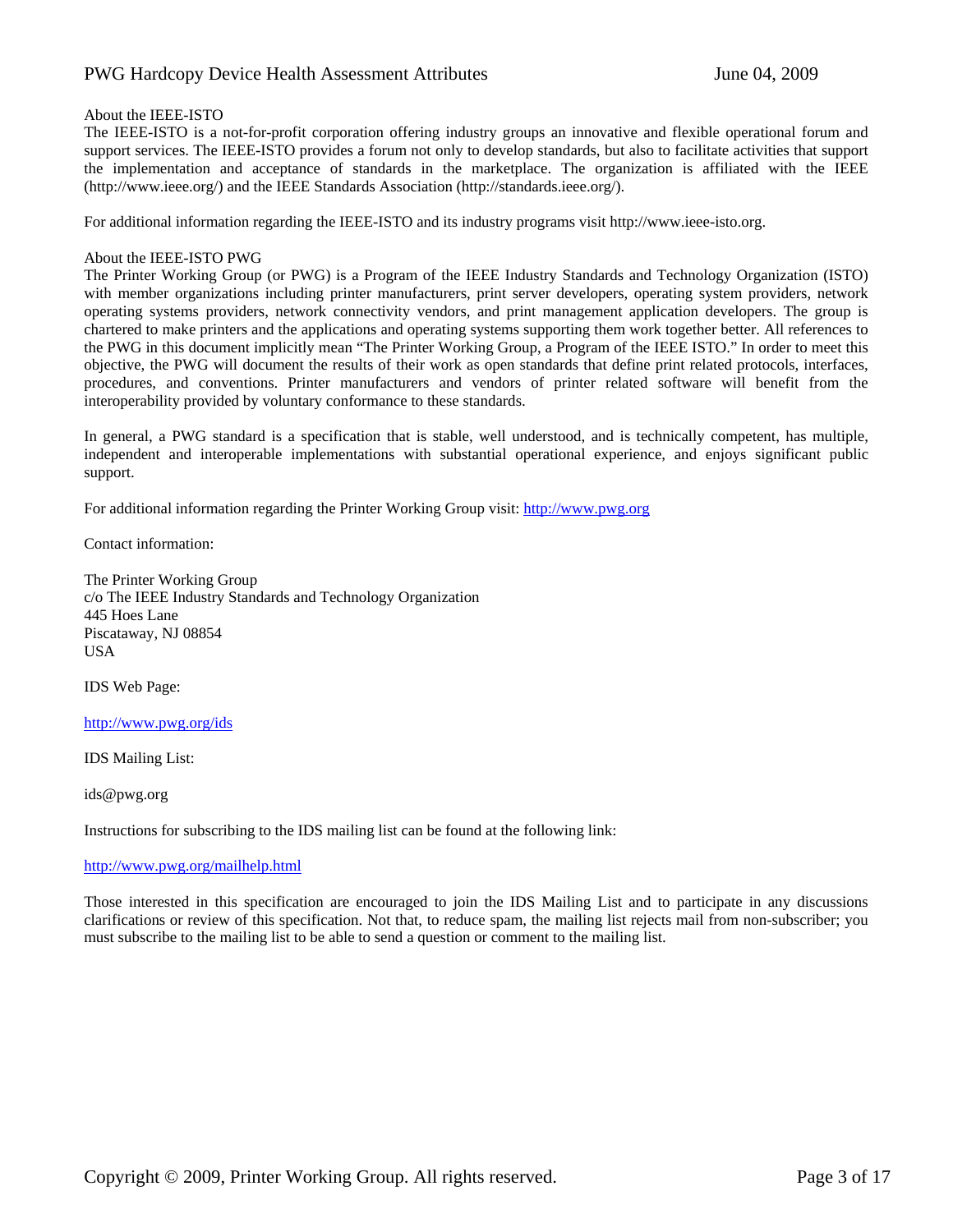# **Table of Contents**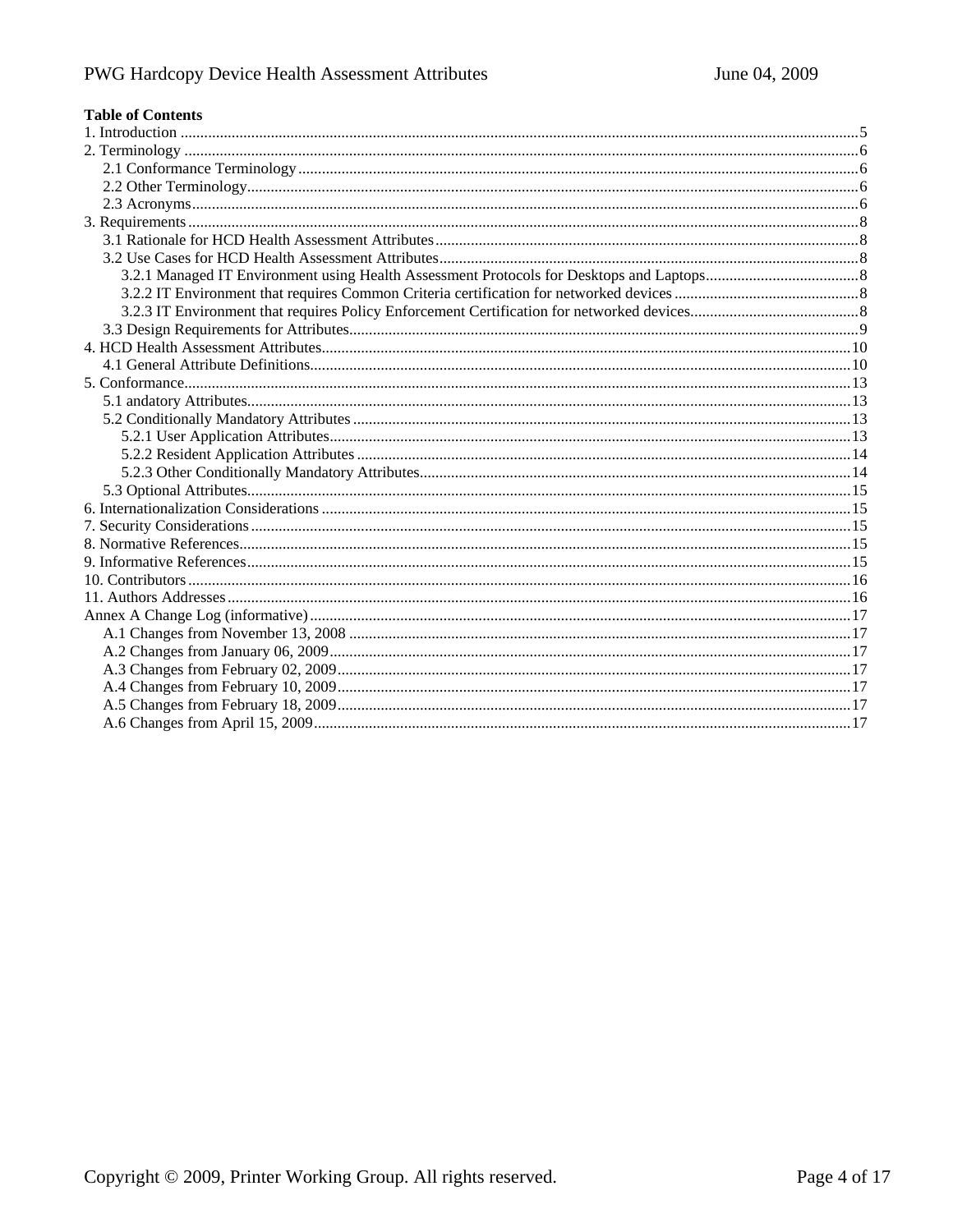# **1. Introduction**

Many corporate network and security administrators are beginning to deploy various security policy enforcement mechanisms that measure the "health" of a networked device being attached to the network infrastructure in addition to merely authenticating the user or device. The goal of these health assessment mechanisms is to provide a level of assurance that the device being granted access to network resources will do no harm to the network or other networked devices. For PCs, servers, etc.; these health assessment schemes allow the administrator to access the state of the device's operating system, anti-virus program, personal firewall, and other attributes of the device to ensure that they are in compliance with the security policy for the network.

Currently, Hardcopy Devices do not participate in any of these protocols and are allowed to bypass health assessment when attaching to the network. In many health assessment schemes, this is merely the entry of the device's MAC or IP address into an exception table. This, however, results in vulnerability in the network assessment scheme as it is fairly simple for the MAC or IP address of the excepted HCD to be spoofed by another device that would normally be subject to the health assessment.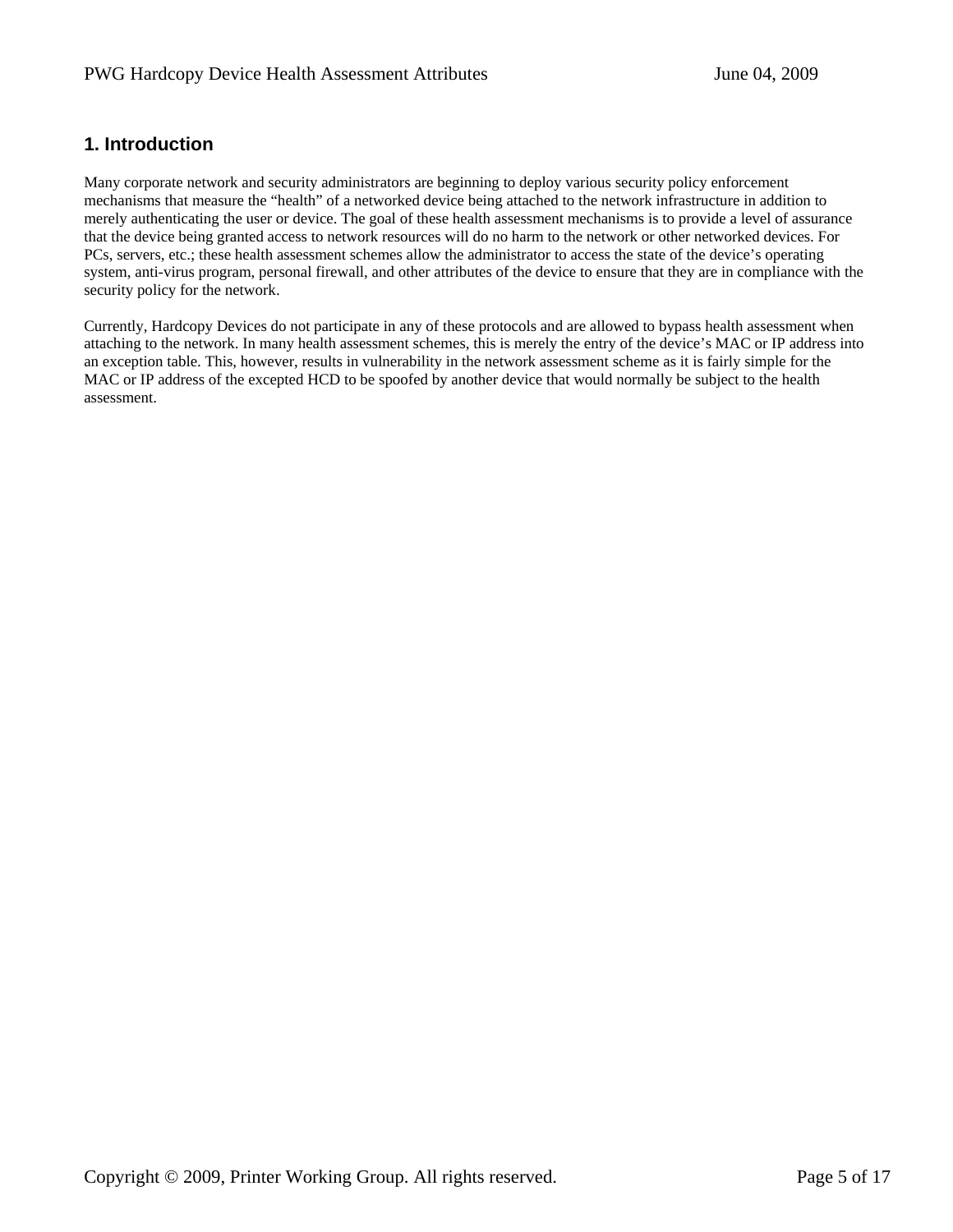# **2. Terminology**

This section defines terminology used throughout this document.

# **2.1 Conformance Terminology**

Capitalized terms, such as **MUST, MUST NOT, REQUIRED, SHOULD, SHOULD NOT, MAY,** and **OPTIONAL**, have special meaning relating to conformance as defined in RFC 2119 [rfc2119].

# **2.2 Other Terminology**

In addition, the following terms are imported or generalized from other source documents:

**Hardcopy Device (HCD) –** A system producing or utilizing a physical embodiment of an electronic document or image. These systems include printers, scanners, fax machines, digital copiers, multifunction peripherals (MFPs), multifunction devices (MFDs), all-in-ones, and other similar products. [IEEE2600]

**Administrator** – A user who has been specifically granted the authority to manage some portion or all of the HCD. Administrators may possess special privileges that provide capabilities to override portions of the security policy. [IEEE2600]

**Application** – An Application is computer instructions and data placed on the HCD, via download or additional hardware, that are separate from, and not a part of, the base configuration. Applications are an addition to the base configuration that provide additional function beyond that provided by the base configuration.

**Device administrator** – A user who controls administrative operations of the HCD other than its network configuration (e.g., management of users and resources of the HCD). [IEEE2600]

**Firmware** – Firmware is persistent computer instructions and data embedded in the HCD that provides the operational functions of that device. Firmware is only replaced during a specialized update process. [IEEE2600]

**Network administrator** – A user who manages the network configuration of the HCD. [IEEE2600]

**Resident Application** - Resident applications are those applications that are downloaded via an offline administrative or maintenance update procedure and persist after a power cycle of the HCD. These types of applications augment the normal operation of the HCD and provide additional functions that are available to all users of the HCD.

**User** – An entity (human user or IT entity) outside the HCD that interacts with the HCD. [IEEE2600]

**User Application** - User applications are applications that are downloaded and executed as part of normal operation of the HCD and may be dynamically installed and executed by users. These applications do not include applications that are added via an offline administrative or maintenance update procedure. Examples of these types of applications include Java or Flash applications. User applications may or may not persist after a power cycle of the HCD.

# **2.3 Acronyms**

**DHCP –** Dynamic Host Configuration Protocol

**DNS** – Domain Name System

**FTP** – File Transfer Protocol

**HCD –** Hardcopy Device

Copyright © 2009, Printer Working Group. All rights reserved. Page 6 of 17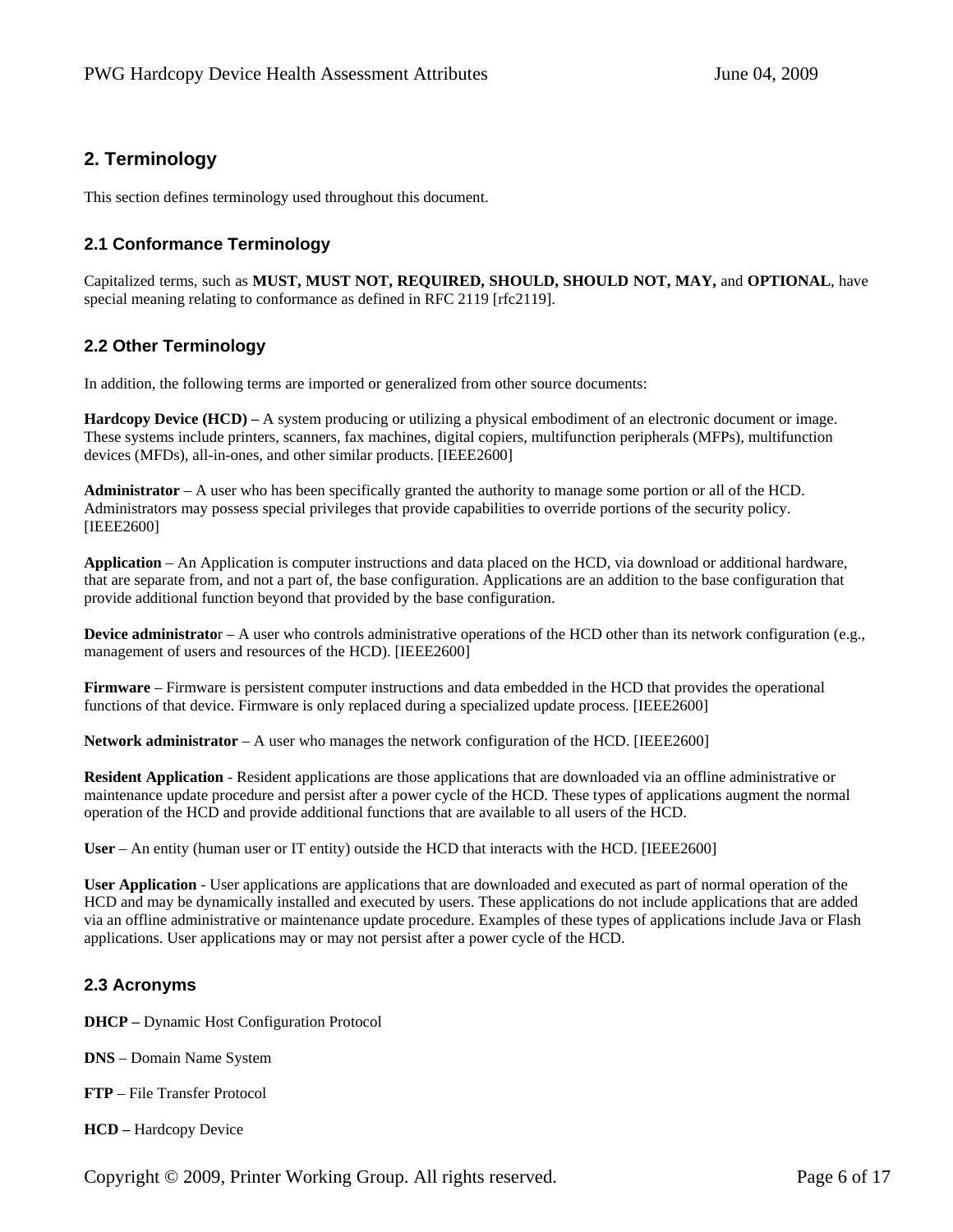- **HTTP** HyperText Transfer Protocol
- **HTTPS** HyperText Transfer Protocol Secure
- **IANA** Internet Assigned Numbers Authority
- **IETF** Internet Engineering Task Force
- **IP** Internet Protocol
- **IT**  Information Technology
- **IPP** Internet Print Protocol
- **ISMS** Information Security Management System
- **LAA** Locally Administered Address
- **LDAP** Lightweight Directory Access Protocol
- **MAC** Media Access Control
- **NTP** Network Time Protocol
- **PA-TNC** Posture Attribute Trusted Network Connect
- **PC** Personal Computer
- **PSTN** Public Switched Telephone Network
- **PWG** Printer Working Group
- **RTC** Real Time Clock
- **SMI** Structure of Management Information
- **SSL** Secure Socket Layer
- **TLS** Transport Layer Security
- **U** Unsigned
- **UAA** Universally Administered Address
- **URL** Universal Resource Locator
- **USB** Universal Serial Bus
- **UTF** Unicode Transformation Format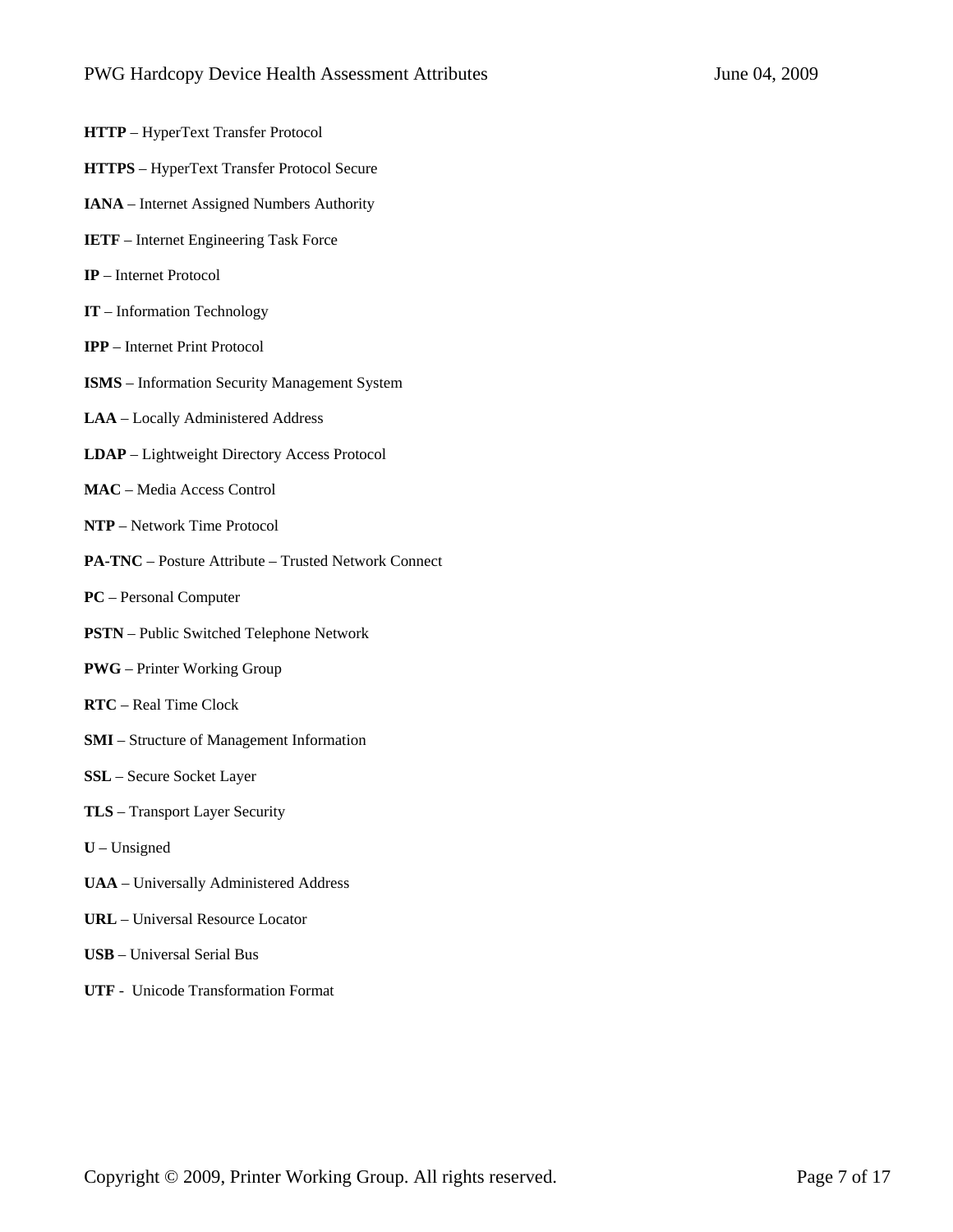# **3. Requirements**

### **3.1 Rationale for HCD Health Assessment Attributes**

Hardcopy Devices generally do not include the same software infrastructure and patch management mechanisms as a PC or server, and don't currently include anti-virus programs or host-based firewalls. However there are attributes of a HCD that can be defined that can be used to gauge an HCD's compliance with a security policy.

# **3.2 Use Cases for HCD Health Assessment Attributes**

#### **3.2.1 Managed IT Environment using Health Assessment Protocols for Desktops and Laptops**

A corporate IT department has decided to implement a network health assessment infrastructure as part of a rollout of laptop and desktop refresh for the company's employees. The motivation behind the decision to implement an assessment protocol was driven by the increasing number of laptops used by employees that were used away from the office on unmanaged networks and only occasionally attached to the corporate network. These laptops could not automatically have their security patches, antivirus definitions etc. updated since they were not on the network when the administrator's system management software executed batch updates.

Because Hardcopy Devices do not support the network health assessment protocols, the IP address of each HCD is manually entered into an exception table with the health assessment scheme's configuration tool. Industrious employees have discovered that they can program their laptops with the same IP address as the area's shared printer and access the corporate network without having to manually install operating system patches and antivirus updates before being allowed access. Having HCDs report attributes will remove the need for most exceptions and therefore decrease the chance of unprotected laptops spreading malware.

#### **3.2.2 IT Environment that requires Common Criteria certification for networked devices**

IT Security and Network administrators that follow specific Information Security Management System (ISMS) guidelines may require that ALL devices that attach to a network be certified via some external body, (e.g., Common Criteria). These certifications are usually only valid if the device is maintained in a particular configuration. For Hardcopy Devices, configuration parameters that may affect the status of a certification can include, but are not limited to:

- The specific level of firmware that is loaded into the HCD.
- The specific hardware ports that are enabled or disabled on the HCD.
- The specific network protocols that are enabled or disabled on the HCD.
- The specific port numbers that are enabled or disabled on the HCD.
- The specific services that are enabled on the HCD.

Any modification to these configuration parameters can result in the device no longer operating in its certified configuration.

#### **3.2.3 IT Environment that requires Policy Enforcement Certification for networked devices**

Organizations may have a set of internal policies that must be satisfied before a device is allowed on the network. Often these policy requirements are configuration requirements and may not seem directly related to "health." However, from the following example, it may be seen that configuration settings may be important elements for assessing the fitness of a device to attach to the network.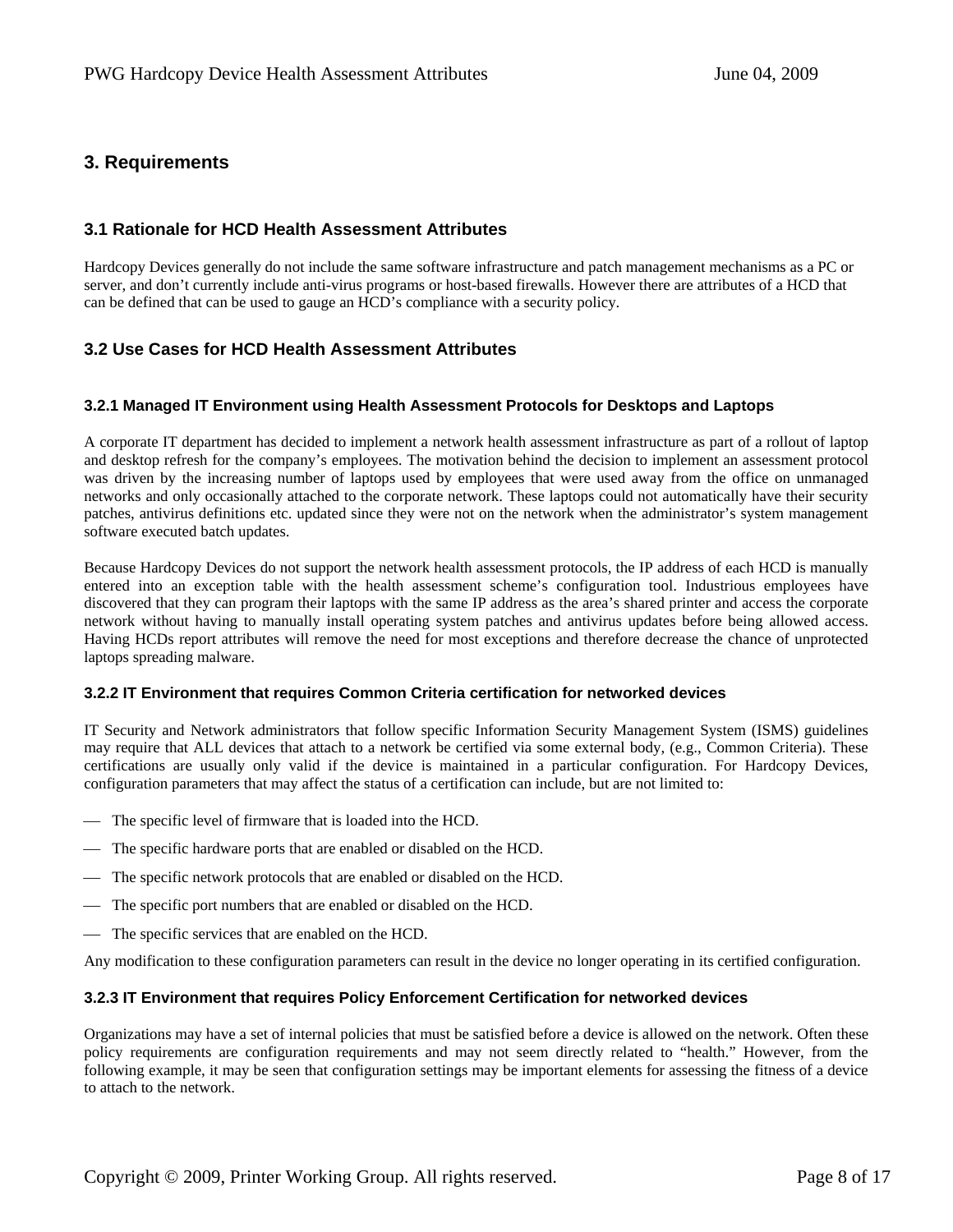### PWG Hardcopy Device Health Assessment AttributesJune 04, 2009

Users have discovered that they can gain access to the network by acquiring the address of a device on the exception list and statically assigning this IP address to their computer. Their computer is now on the exception list and is granted access. To mitigate this breach, IT administrators decide corporate policy is that ALL devices must acquire their IP addresses from a DHCP server. The configuration setting that enables/disables DHCP becomes part of the Policy Enforcement health assessment.

Policy Enforcement can encompass a wide range of configuration settings. The relevance of these settings may also vary between organizations. Some additional configuration elements that could be part of a policy statement include, but are not limited to:

- Secure Time Source
- Valid X.509 certificate signed by corporate Certificate Authority
- ⎯ MAC addresses Universally Administered Address (UAA) versus Locally Administrated Address (LAA)
- ⎯ Enabled/Disabled protocols -- for example, no FTP daemon, or support for HTTPS but not for HTTP.
- ⎯ Installed features for example, disallow printers with hard disks unless they support disk wiping.
- ⎯ Authentication settings Kerberos/LDAP configuration
- Network proxy configuration
- DNS server address(es)

It is also important to note that some policy related settings, like disabled protocols and installed features, may overlap with other health related evaluations.

### **3.3 Design Requirements for Attributes**

- 1) The PWG HCD Health Assessment Attribute design MUST NOT depend on the implementation of any specific network health assessment protocol.
- 2) The PWG HCD Health Assessment Attribute design MUST support mappings to multiple network health assessment protocols.
- 3) The PWG HCD Health Assessment Attributes design SHOULD be vendor extensible.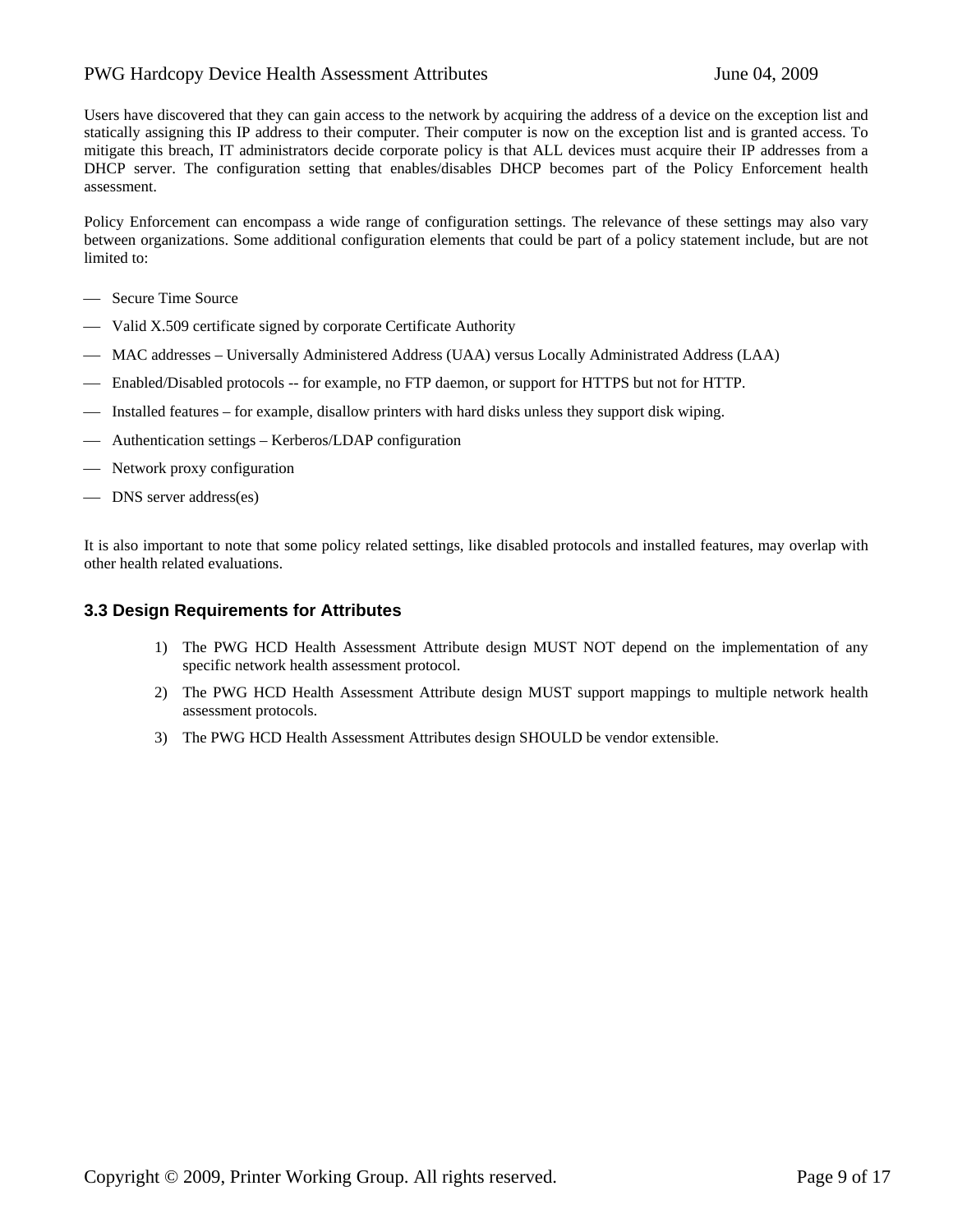# **4. HCD Health Assessment Attributes**

This section contains the definitions of the Health Assessment Attributes for Hardcopy Devices.

### **4.1 General Attribute Definitions**

These attributes in the following table are the base set of attributes for HCDs that can be used to identify and measure the health of the HCD. The binding of these attributes into specific health assessment protocols is specified in other Printer Working Group documents.

| HCD Health Assessment Attribute Name                                                                                                            | (DataType)     |
|-------------------------------------------------------------------------------------------------------------------------------------------------|----------------|
| Description                                                                                                                                     |                |
| HCD_Certification_State                                                                                                                         | (octet-array)  |
| The HCD_Certification_State attribute is a vendor-specific variable length field that uniquely identifies the state of a                        |                |
| particular set of configuration settings in the HCD that are included as part of a certification process (e.g., Common                          |                |
| Criteria certification).                                                                                                                        |                |
| HCD_Configuration_State                                                                                                                         | (octet-array)  |
| The HCD_Configuration_State attribute is an administratively configured, vendor-specific variable length field that                             |                |
| uniquely identifies the state of any configuration settings in the HCD that are included in creation of the attribute.                          |                |
| HCD_Default_Password_Enabled                                                                                                                    | (boolean)      |
| The HCD_Default_Password_Enabled attribute is a single bit-field that indicates that one or more of the devices'                                |                |
| administrator passwords or other credentials are set to the factory defaults. $(0 = no$ default passwords)                                      |                |
|                                                                                                                                                 |                |
| HCD_Firewall_Setting<br>The HCD Firewall Setting attribute is a variable length field that indicates the state (open/closed) of each IP         | (octet-array)  |
| protocol port on the device.                                                                                                                    |                |
|                                                                                                                                                 |                |
| HCD_Firmware_Name                                                                                                                               | (UTF-8 string) |
| The HCD Firmware Name attribute is a variable length string that specifies the name attributed to the firmware that<br>is contained in the HCD. |                |
| <b>HCD</b> Firmware Patches                                                                                                                     | (UTF-8 string) |
| The HCD_Firmware_Patches attribute is a variable length string that describes the patch(s) that have been applied to                            |                |
| the firmware in the HCD. Note: Any firmware patches applied to the HCD MUST result in a change in the                                           |                |
| HCD_Firmware_Version attribute.                                                                                                                 |                |
| HCD_Firmware_String_Version                                                                                                                     | (UTF-8 string) |
| The HCD_Firmware_String_Version attribute is variable length string that can uniquely describe the current version                              |                |
| of firmware loaded in the device.                                                                                                               |                |
| HCD_Firmware_Version                                                                                                                            | (octet-array)  |
| The HCD_Firmware_Version attribute is a 16 octet field that can uniquely describe the current version of firmware                               |                |
| loaded in the device.                                                                                                                           |                |
| HCD_Forwarding_Enabled                                                                                                                          | (boolean)      |
| The HCD_Forwarding_Enabled attribute is a single bit-field that indicates whether any external-facing interface is                              |                |
| being used as a bridge, route, or proxy from any other external-facing interface including itself.                                              |                |
|                                                                                                                                                 |                |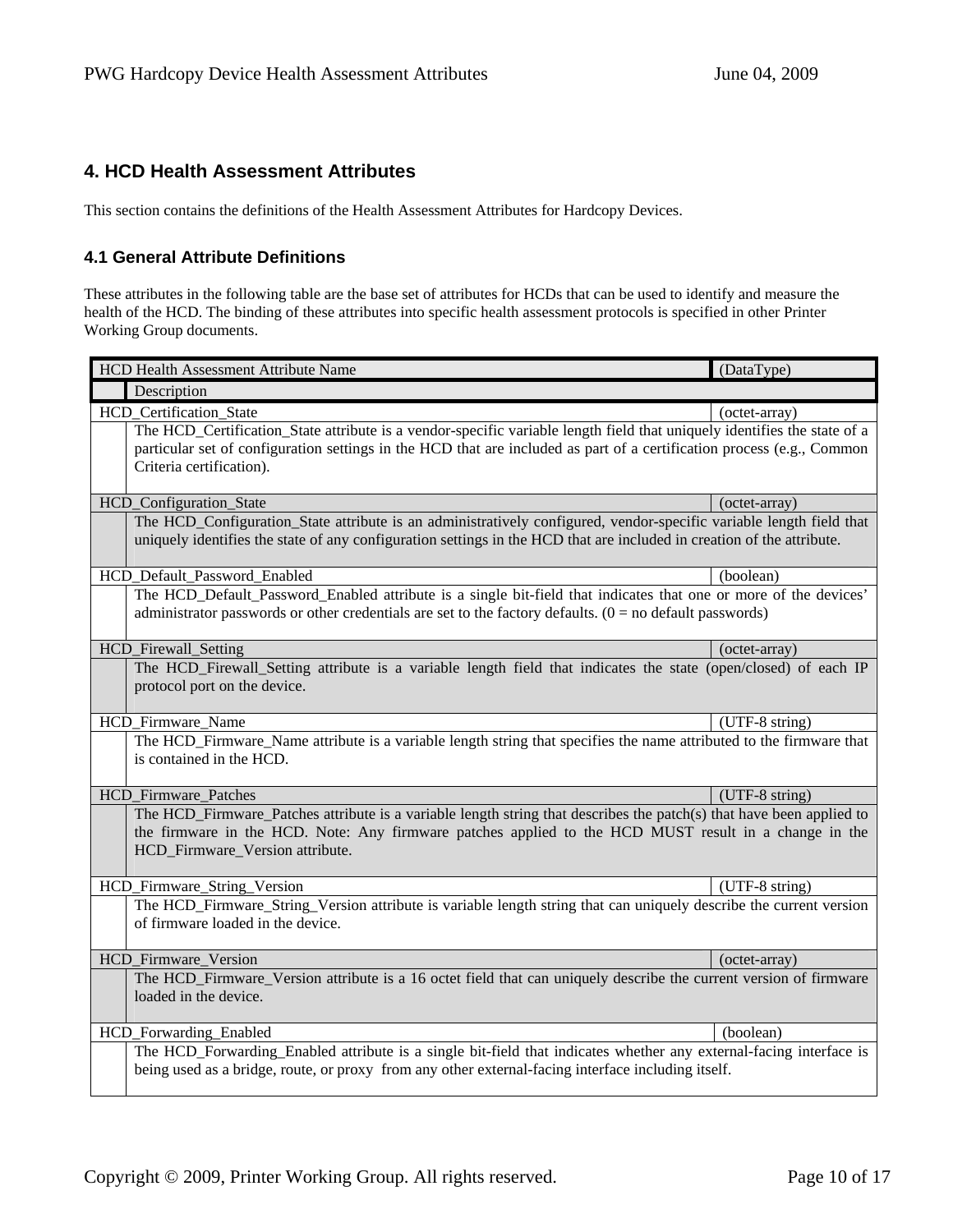| HCD Health Assessment Attribute Name                                                                                                                                                                                                                                          | (DataType)     |
|-------------------------------------------------------------------------------------------------------------------------------------------------------------------------------------------------------------------------------------------------------------------------------|----------------|
| Description                                                                                                                                                                                                                                                                   |                |
| HCD_Machine_Type_Model                                                                                                                                                                                                                                                        | (UTF-8 string) |
| The HCD_Machine_Type_Model attribute is a variable length string that indicates the particular machine type and<br>model of the device. This attribute is generally common to all devices in a particular generation of that device.<br>Example: "SomeCompany PhotoSmart 500" |                |
| HCD_PSTN_Fax_Enabled                                                                                                                                                                                                                                                          | (boolean)      |
| The HCD_PSTN_Fax_Enabled attribute is a single bit-field that indicates if the PSTN fax interface or other modem<br>interface on the device is enabled.                                                                                                                       |                |
| HCD_Resident_Application_Name                                                                                                                                                                                                                                                 | (UTF-8 string) |
| The HCD_Resident_Application_Name attribute is a variable length string that specifies the name attributed to a<br>resident application that is currently installed on the HCD.                                                                                               |                |
| HCD_Resident_Application_Patches                                                                                                                                                                                                                                              | (UTF-8 string) |
| The HCD_Resident_Application_Patches attribute is a variable length string that describes the patch(s) that have<br>been applied to a resident application in the HCD.                                                                                                        |                |
| HCD_Resident_Application_String_Version                                                                                                                                                                                                                                       | (UTF-8 string) |
| The HCD_Resident_Application_String_Version attribute is variable length string that can uniquely describe the<br>current version of an installed resident application in the device.                                                                                         |                |
| HCD_Resident_Application_Version                                                                                                                                                                                                                                              | (octet-array)  |
| The HCD_Resident_Application_Version attribute is a 16 octet field that can uniquely describe the current version of<br>an installed resident application in the device.                                                                                                      |                |
| HCD_Time_Source                                                                                                                                                                                                                                                               | (UTF-8 string) |
| The HCD_Time_Source attribute is a variable length string that indicates where the device acquires its time setting.<br>Regardless of the time source, the HCD shall provide administrative protection for its internal time.                                                 |                |
| HCD_User_Application_Enabled                                                                                                                                                                                                                                                  | (boolean)      |
| The HCD_User_Application_Enabled attribute is a single bit-field that indicates whether the HCD supports (or<br>currently has enabled) the ability to download or execute applications intended to dynamically downloaded by users<br>and executed on the device.             |                |
| HCD_User_Application_Persistence_Enabled                                                                                                                                                                                                                                      | (boolean)      |
| The HCD_User_Application_Persistence_Enabled attribute is a single bit-field that indicates whether user-<br>downloadable applications can persist outside the boundary of a single job.                                                                                      |                |
| HCD_User_Application_Name                                                                                                                                                                                                                                                     | (UTF-8 string) |
| The HCD_User_Application_Name attribute is a variable length string that specifies the name attributed to a<br>dynamic user-downloadable and executable application that is currently installed on the HCD.                                                                   |                |
| HCD_User_Application_Patches                                                                                                                                                                                                                                                  | (UTF-8 string) |
| The HCD_User_Application_Patches attribute is a variable length string that describes the patch(s) that have been<br>applied to a user-downloadable application in the HCD.                                                                                                   |                |
| HCD_User_Application_String_Version                                                                                                                                                                                                                                           | (UTF-8 string) |
| The HCD_User_Application_String_Version attribute is variable length string that can uniquely describe the current<br>version of an installed user-downloadable application in the device.                                                                                    |                |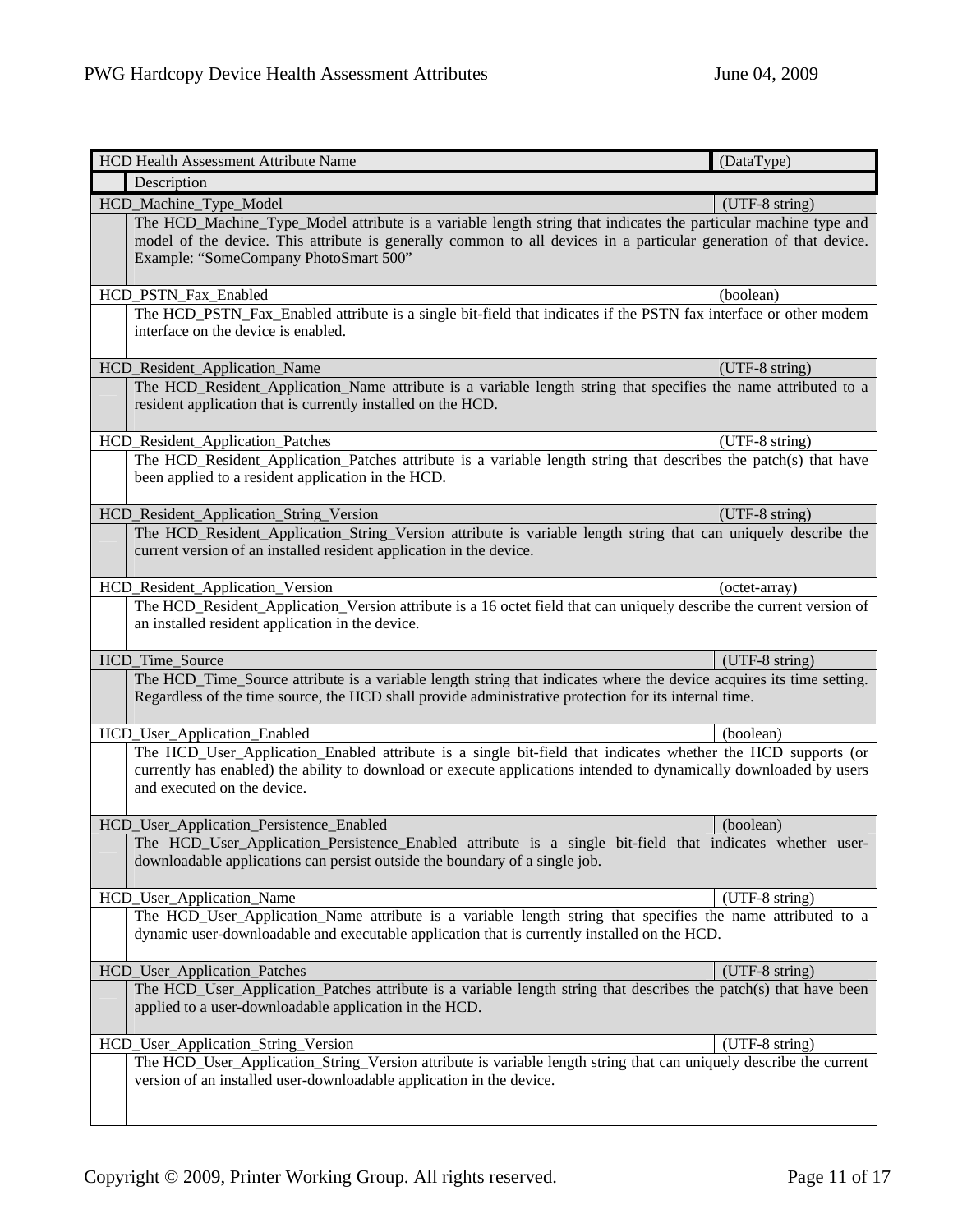| HCD Health Assessment Attribute Name<br>(DataType) |                                                                                                                     |                      |
|----------------------------------------------------|---------------------------------------------------------------------------------------------------------------------|----------------------|
|                                                    | Description                                                                                                         |                      |
|                                                    | HCD_User_Application_Version                                                                                        | (octet-array)        |
|                                                    | The HCD_User_Application_Version attribute is a 16 octet field that can uniquely describe the current version of an |                      |
|                                                    | installed user-downloadable application in the device.                                                              |                      |
|                                                    |                                                                                                                     |                      |
|                                                    | HCD Vendor Name                                                                                                     | $(UTF-8 string)$     |
|                                                    | The HCD_Vendor_Name attribute is a variable length string that indicates the name of the manufacturer of the HCD.   |                      |
|                                                    |                                                                                                                     |                      |
|                                                    | HCD Vendor SMI Code                                                                                                 | $(u\text{-integer})$ |
|                                                    | The Vendor_SMI_Code is a 24 bit unsigned integer that contains a globally unique SMI Network Management             |                      |
|                                                    | Private Enterprise Code of the vendor, as defined by IANA.                                                          |                      |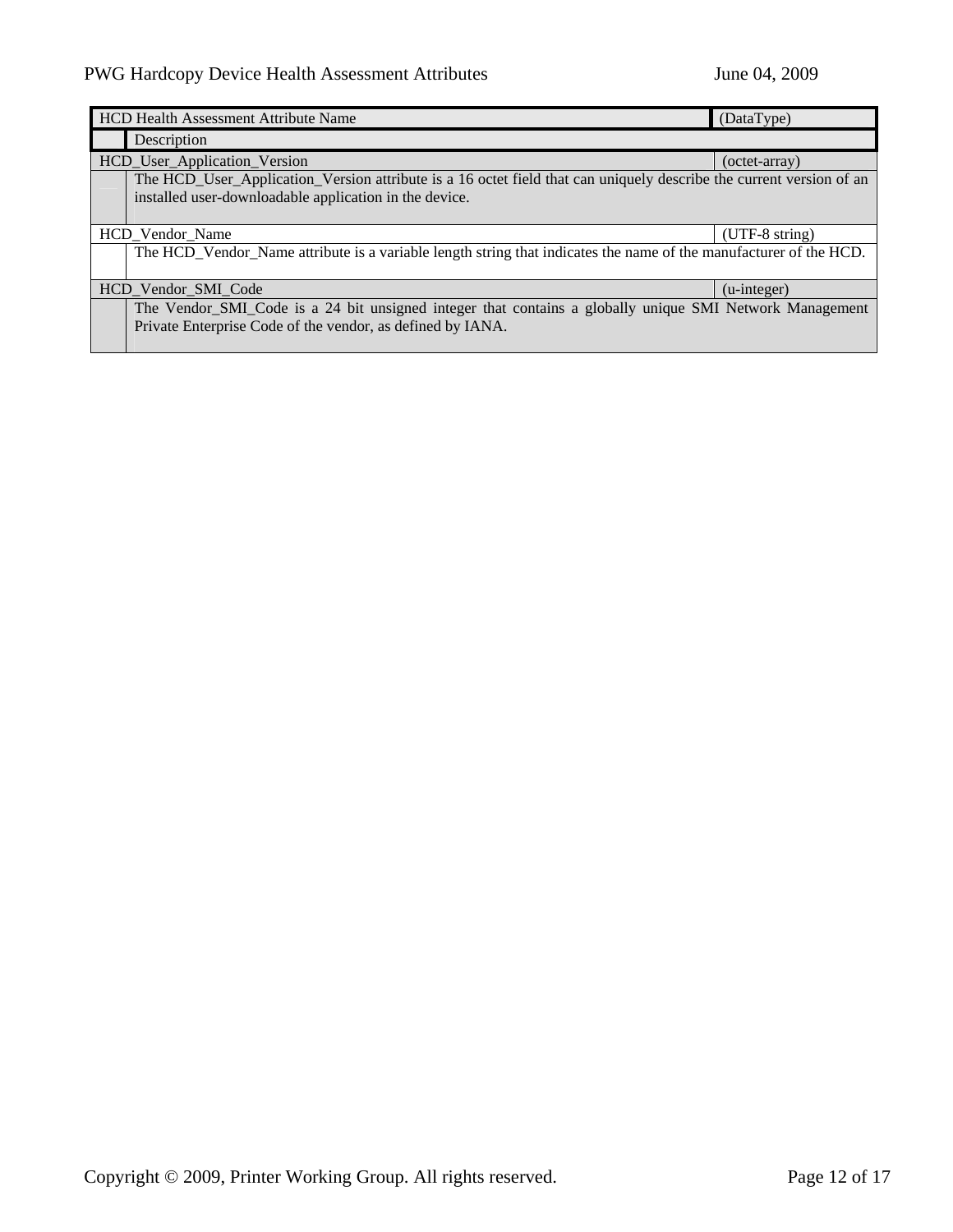# **5. Conformance**

Conformance: Any binding that supports the attributes defined in the table in section 4.1 MUST support multiple instances of the Name, Version, and Patch attributes related to user and resident applications.

# **5.1 andatory Attributes**

HCDs that claim conformance to this specification MUST support the following set of attributes:

- HCD\_Default\_Password\_Enabled
	- o The value of zero (0) SHALL imply "no default password".  $(0 = no$  default password)
- HCD\_Firewall\_Setting
	- o An example binding of this attribute follows the format for the Port Filter attribute type in [PA-TNC] section 4.2.6.
- HCD\_Firmware\_Name
- HCD\_Firmware\_Patches
	- o Any firmware patches applied to the HCD MUST result in a change in the HCD\_Firmware\_Version attribute.
- HCD\_Firmware\_String\_Version
- HCD\_Firmware\_Version
	- o An example binding of this attribute may follow the format for the Numeric Version in [PA-TNC] section 4.2.3.
- HCD\_Forwarding\_Enabled
	- $\circ$  The value of zero (0) SHALL imply "no forwarding enabled". (0 = no forwarding enabled)
	- o An example of this may be a USB, Infrared, 802.11, Bluetooth, or PSTN Fax interface being bridged to the Ethernet interface allowing devices that have not been subject to the health assessment measurement to access the Ethernet network.
- HCD Machine Type Model
- HCD\_User\_Application\_Enabled
	- $\circ$  The value of zero (0) SHALL imply "user applications not enabled". (0 = not enabled)
- HCD\_User\_Application\_Persistence\_Enabled
	- $\circ$  The value of zero (0) SHALL imply "user applications persistence not enabled". (0 = not enabled)
- HCD\_Vendor\_Name
- HCD\_Vendor\_SMI\_Code

### **5.2 Conditionally Mandatory Attributes**

HCDs MUST support the attributes in this section when the particular capability is implemented on the HCD.

### **5.2.1 User Application Attributes**

The following attributes MUST be supported when the HCD supports user-downloadable applications.

- HCD\_User\_Application\_Name
	- o Since these applications are dynamic, a re-assessment of the device may be required after each download.
- HCD\_User\_Application\_Patches
	- o Any user-downloadable application patches applied to the HCD MUST result in a change in the HCD\_User\_Application\_Version attribute.
- HCD\_User\_Application\_String\_Version
- HCDUser\_Application\_Version
	- o An example binding of this attribute may follow the format for the Numeric Version in [PA-TNC] section 4.2.3.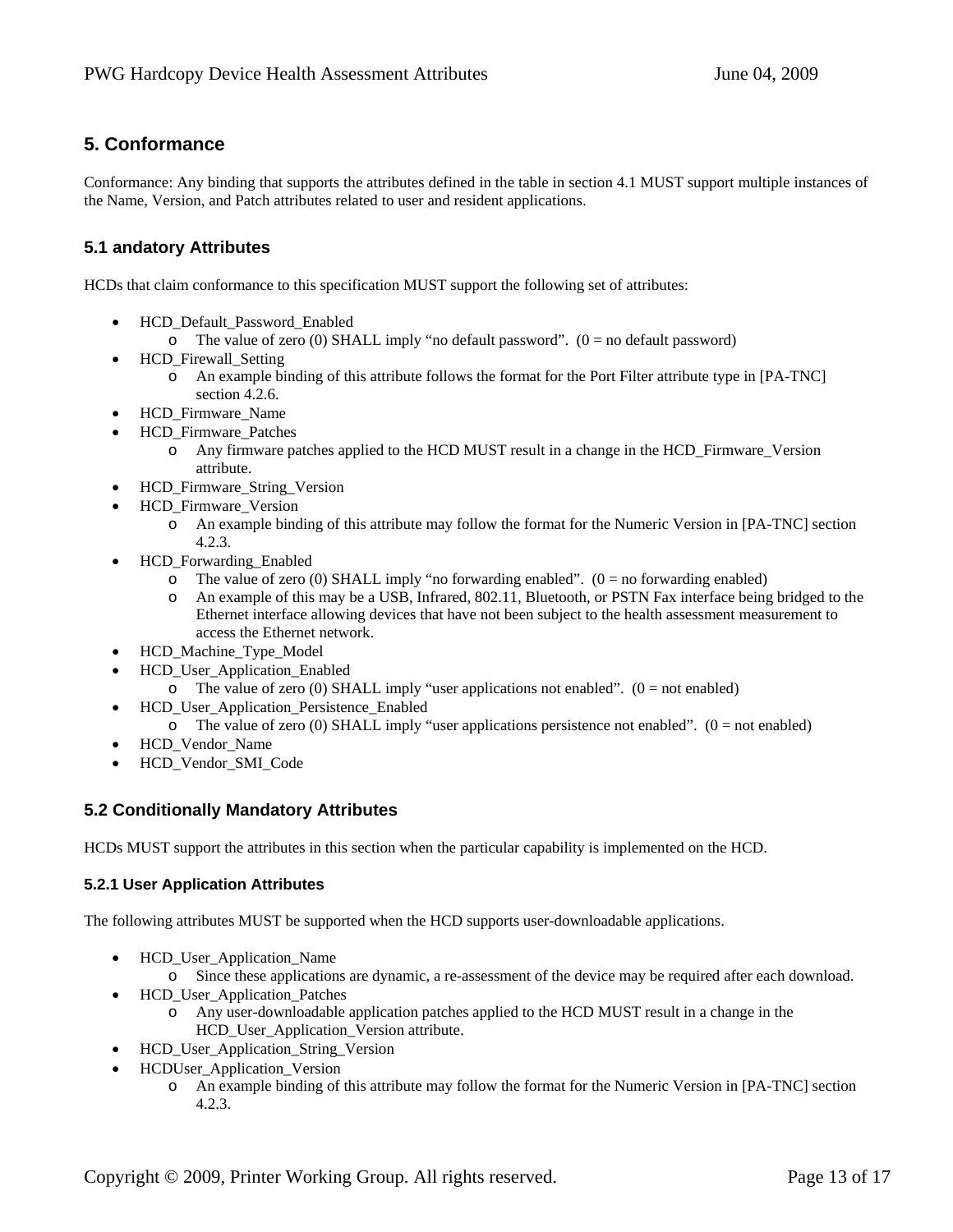### **5.2.2 Resident Application Attributes**

The following attributes MUST be supported when the HCD supports the addition of resident applications to the HCD's operating software.

- HCD\_Resident\_Application\_Name
- HCD\_Resident\_Application\_Patches
	- o Any application patches applied to the HCD MUST result in a change in the HCD\_Resident\_Application\_Version attribute.
- HCD\_Resident\_Application\_String\_Version
- HCD\_Resident\_Application\_Version
	- o An example binding of this attribute may follow the format for the Numeric Version in [PA-TNC] section 4.2.3.

### **5.2.3 Other Conditionally Mandatory Attributes**

The attributes in the following table MUST be supported if the condition described after each attribute is present in the HCD.

| <b>Attribute</b>     | Condition                                                                            |
|----------------------|--------------------------------------------------------------------------------------|
| HCD_PSTN_Fax_Enabled | MUST be supported when the HCD implements a PSTN Fax interface.                      |
|                      | o The value of one (1) SHALL imply "Fax is enabled". $(1 = Fax$ enabled)             |
|                      |                                                                                      |
| HCD_Time_Source      | MUST be supported when the HCD implements any protocol or feature that               |
|                      | requires a time source.                                                              |
|                      | o Examples of this attribute include: ("onboard" for a resident RTC or a Hostname    |
|                      | or URL string for a network time source)                                             |
|                      |                                                                                      |
|                      | $\circ$ Usage Considerations: Many security mechanisms rely on accurate time to      |
|                      | enforce security. Examples include validity periods on X.509 certificates and        |
|                      | Kerberos Tickets. As such, it is important to know that the device's internal        |
|                      | clock(s) acquire time in a secure manner. If the time source is not secure, it could |
|                      | lead to denial of service (set time outside the validity period) and/or allow        |
|                      | unauthorized access (set time to within validity period.) There are several ways to  |
|                      | acquire the time including Network Time Protocol (NTP) and explicitly set by the     |
|                      | user via some user interface. NTP has the ability to utilize encryption and          |
|                      | integrity checks using pre-shared keys. The user interface to the clock can be       |
|                      | protected using passwords. It is important to note that internal time of day clocks  |
|                      | are often used in devices and may utilize a bus structure, such as I2C. In such      |
|                      | cases, the bus used MUST NOT be accessible externally from the device.               |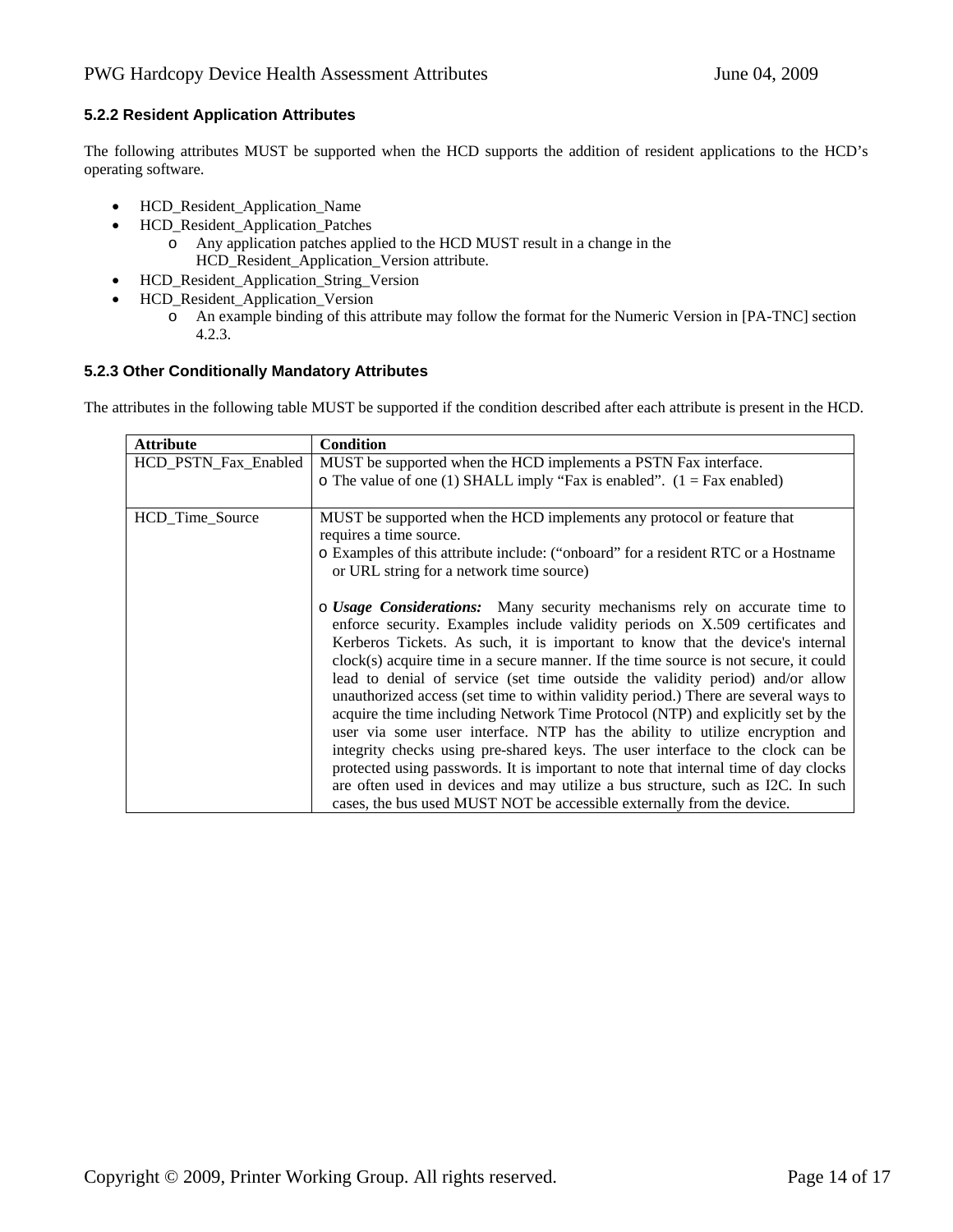# **5.3 Optional Attributes**

Support for the following attributes is OPTIONAL for an HCD.

- **HCD** Configuration State
	- o A change to any configuration setting that is included in the creation of the attribute MUST cause a change, within the limits of information theory, in the attributes value.
	- o The configuration settings included as part of this attribute SHOULD be administratively configurable.
	- o An example implementation of this attribute could be a cryptographically secure hash of the configuration settings.
	- o *Implementer Note:* The HCD\_Configuration\_State attribute is intended to provide a method for a system administrator (site local, device, etc.) to snap-shot a specific device configuration state. Examples of configuration information included in this attribute may include such items as default settings for duplex, media type, color mode, language, etc.; enabled or disabled services or features such as Fax, IPP, SSL support etc.; and encryption parameters for storage or network transports. In conjunction with a system health validation agent, this value can be used to determine if the configuration has changed in any way from the last snap-shot. No standardized values or behavior is defined by the PWG, only the ability to detect a change. Any access control restrictions that may be triggered by a change in this attribute are vendor or administrator defined. While a specific vendor may wish to provide mediation support for this attribute, no remediation support is defined or required by this standard.
- HCD\_Certification\_State
	- o A change to any configuration setting that is required for the device to maintain its certification status MUST cause a change, within the limits of information theory, in the attribute.
	- o An example implementation of this attribute could be a cryptographically secure hash of the configuration (e.g., firmware version, port filter settings, protocols enabled/disabled etc.) that must be set to a specific state as part of the certification process.

# **6. Internationalization Considerations**

The attributes that are defined in this specification are intended to be used as part of a network assessment protocol and conform to the IETF Policy on Character Sets and Languages [RFC2277] in that all string attributes are UTF-8 encoded.

# **7. Security Considerations**

This specification does not define any specific security mechanism for the protection of the confidentiality and integrity of the attributes, however, assessment protocols that use these attributes SHOULD provide integrity protection and confidentiality of the attributes.

# **8. Normative References**

None.

# **9. Informative References**

| [IEEE2600]        | IEEE 2600-2008 IEEE Standard for Information Technology: Hardcopy Device and        |
|-------------------|-------------------------------------------------------------------------------------|
|                   | <b>System Security</b>                                                              |
| $[PA-TNC]$        | A Posture Attribute Protocol (PA) Compatible with TNC: draft-ietf-nea-pa-tnc-02.txt |
| [RFC2119]         | Key words for use in RFCs to Indicate Requirement Levels                            |
| [RFC2277]         | <b>IETF Policy on Character Sets and Languages</b>                                  |
| [RFC3766]         | Determining Strengths for Public Keys Used For Exchanging Symmetric Keys            |
| $\vert$ [RFC4086] | Randomness Requirements for Security                                                |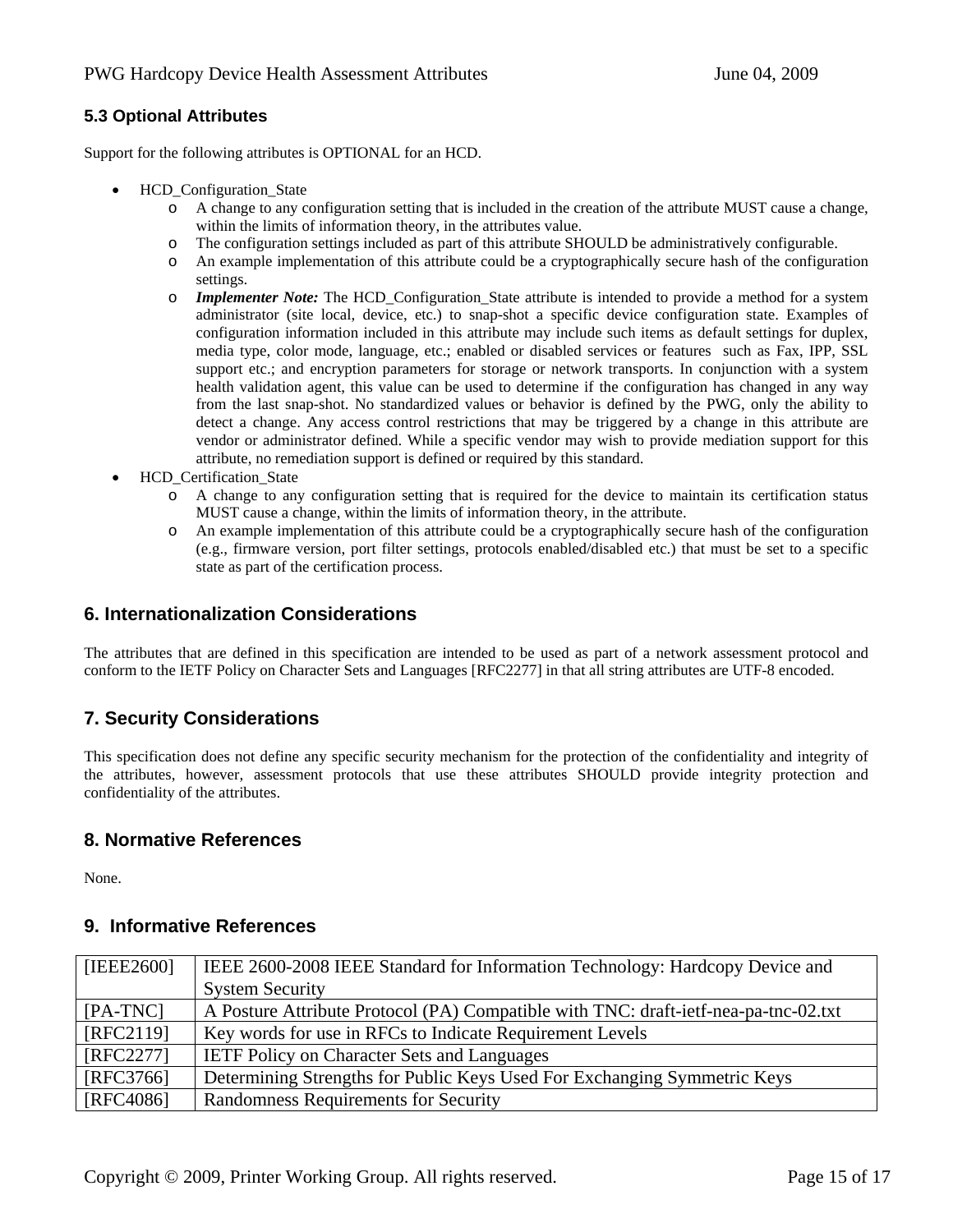# **10. Contributors**

Randy Turner – Amalfi Systems Lee Farrell – Canon Rick Landau – Dell Glen Petrie – Epson Harry Lewis – InfoPrint Dave Whitehead – Lexmark Nancy Chen – Oki Data Ron Bergman – Ricoh Brian Smithson – Ricoh Shah Bhatti – Samsung Peter Cybuck – Sharp Joe Murdock – Sharp Ron Nevo – Sharp Craig Whittle – Sharp Bill Wagner – TIC Sameer Yami – Toshiba Pete Zehler – Xerox

# **11. Authors Addresses**

 Jerry Thrasher Lexmark International 740 New Circle Road Lexington, KY 40550 Email: thrasher@lexmark.com